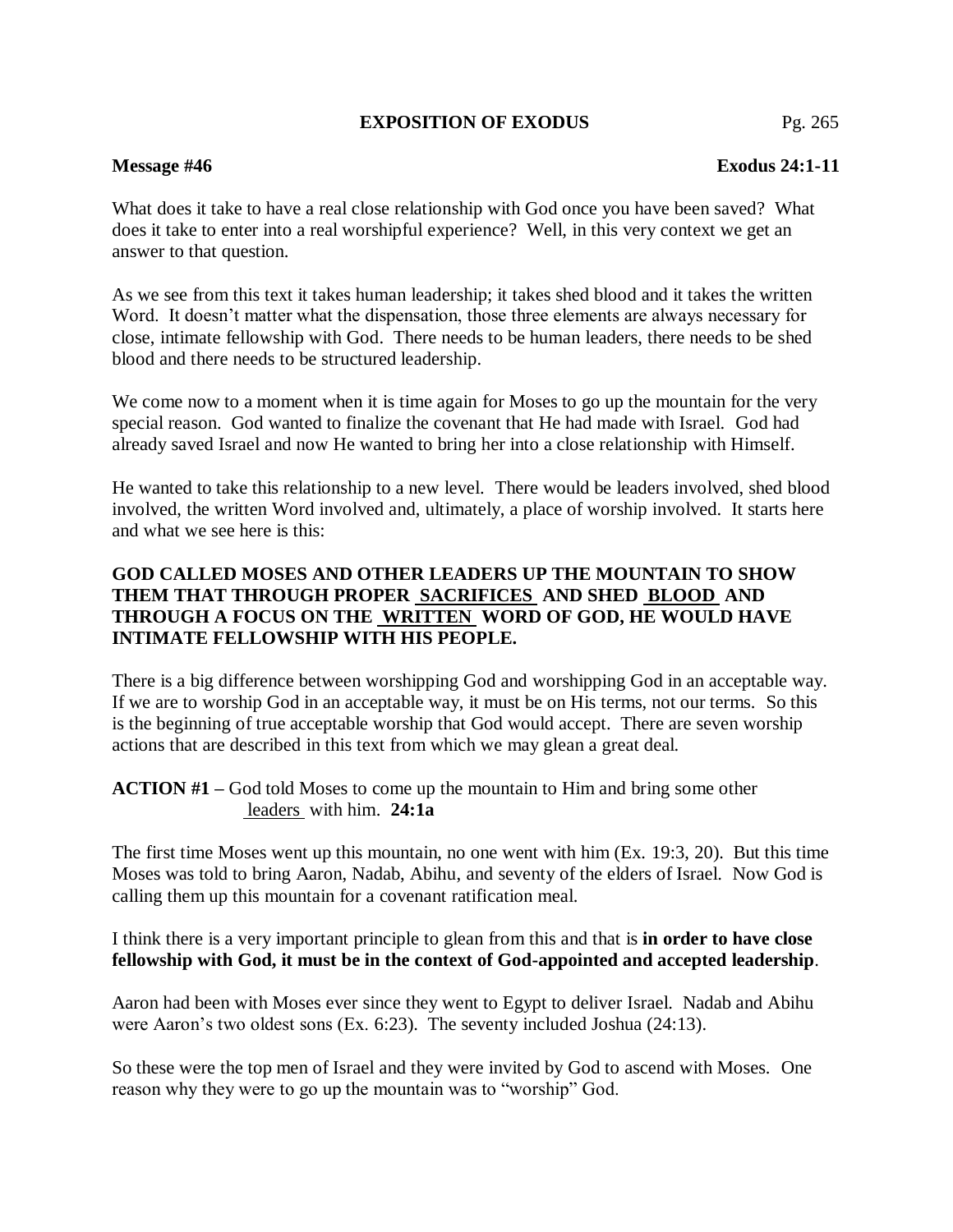Pg. 266

Right from the beginning of this relationship God has with Israel, He is showing her that Godappointed leadership is important to worship.

**ACTION #2** – God told Moses that only he could come near to God and the rest needed to keep their distance . **24:1b-2**

**The pronoun "you" (v. 1) is plural, which means it is addressed to everyone except Moses.** God would only permit Moses to have closeness to His presence. Everyone else had to keep their distance, even though they were key men of God. Some leaders could go higher up the mountain than the people, but only Moses alone was permitted to get real close to Him.

This tells us that God does distinguish between His people. He does call some to higher positions. He does make elective distinctions between men.

One man by permission of God had a closer relationship with God than the other leaders. The one man was Moses. The others were important but they needed to keep their distance because God would not let them function at the same level of Moses. He was the key leader and God wanted those other men to recognize that point.

I personally think we are losing sight of this principle. This point is being lost in churches and in theological institutions. There are key men that God does raise up to lead His work. Certainly we see there is a plurality of leaders, but the fact is the plurality does not replace the individuality. God does typically cause one to be more gifted than another.

For example, Lewis Sperry Chafer was a gifted theologian raised up by God to start Dallas Seminary. Now frankly, I don't think too many will ever be in his league. In fact, if you read today's theologies or books about theology such as Charles Ryrie's *Basic Theology* or Floyd Barakman's *Practical Christian Theology* or Charles Baker's *Dispensational Theology* or J. Dwight Pentecost's *Things to Come*, truth is they are all based on Dr. Chafer. Now I know that today's young buck theologians want to think they have arrived at a more scholarly level, but the truth is we aren't even close to what God did with Lewis Sperry Chafer. Wise people admit that.

I have known of churches that think we all are equal. Well, positionally speaking, there is a sense in which that is true, but there is also a sense in which it is not true. Can we not be honest enough to admit that God does let some men get closer to Him than He does others? It is proved right here in this text.

So the worship that was acceptable to God was a worship that recognized there is a distance between God and man; but in that distance gap some men are called by God into a closer relationship to Him than others.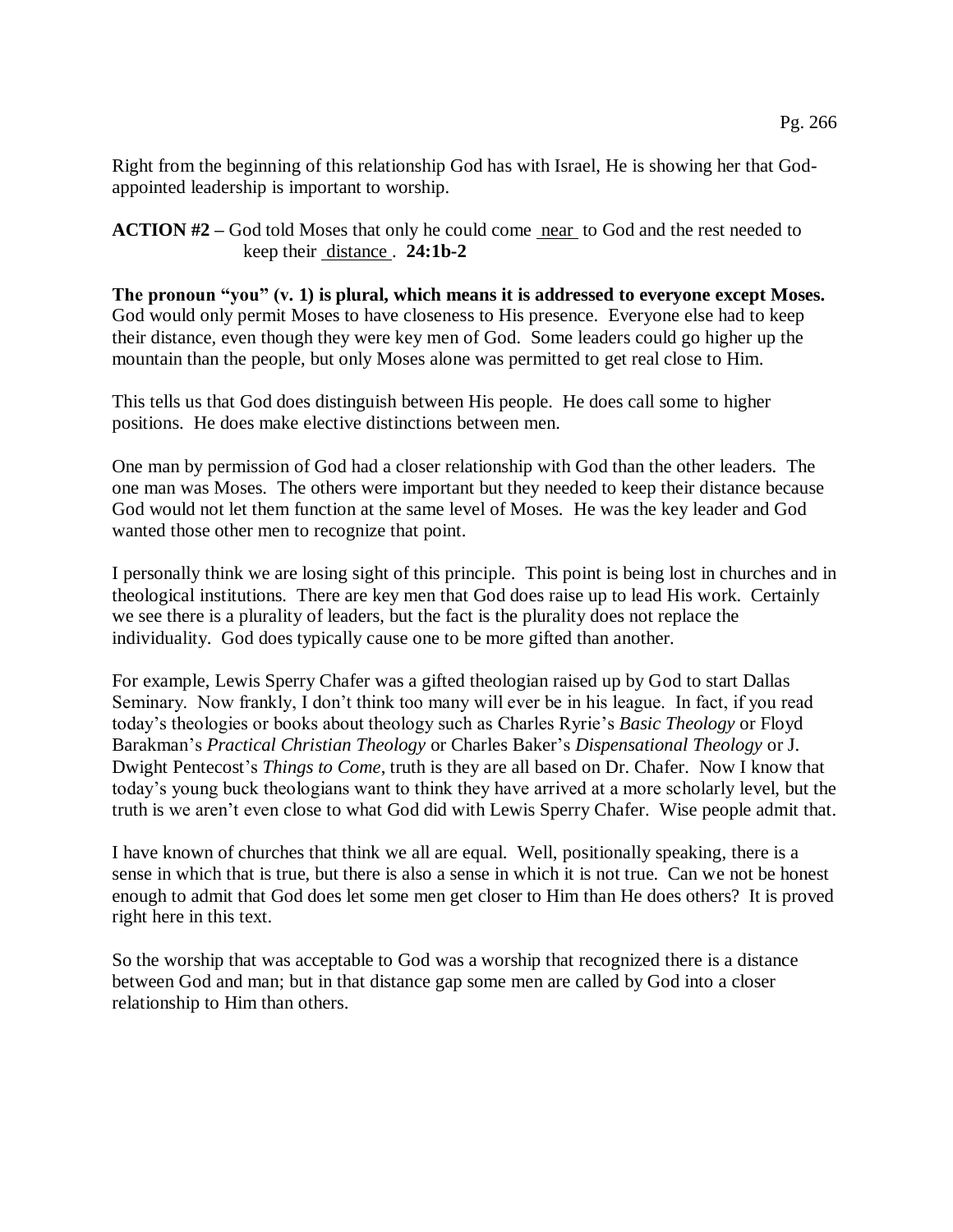# **ACTION #3 –** Moses went down the mountain and told the people all the words of God. **24:3a**

Moses came down the mountain and actually communicated to the people "all the words," all the laws and all the ordinances that God had given them to this point. Now do you see the point here? A close relationship with God demands that we carefully study and hear "all" the words of God. It demands we carefully study the whole counsel of God. All the people need to hear and learn all the Word.

**ACTION #4** – All the people say they will obey all the words and laws of God. 24:3b

Here we go again. As one writer said, this is "commendable enthusiasm" but frankly it is delusional. Israel is in that self-trusting fog and she actually believes that she will obey all the Word of God. As we have said, she will not even make it past commandment number one.

What really should have happened here and what should have happened in the Garden of Eden, where they had just one commandment, is that the people should have said–God, please help us to obey you because we can't do this ourselves and we won't do this ourselves. Had Adam and Eve or had Israel really drawn near to God, she would have seen God help her. But she was selfsufficient and self-reliant and that is when we fall flat on our faces.

But we do see something that is important. If we want fellowship with God, we should have a desire to obey the Word of God. It is true we will not ever totally measure up, but that should be our desire. We should want to know the Word of God so we may apply it to our lives.

**ACTION #5 –** Moses wrote down all the words of the Lord. **24:4a**

This is important. **From the earliest days, God wanted His Word in written form**. Fellowship with God demands the written Word. Once you have the written Word, you have the will of God in written form.

Having the Word of God in written form would mean that people could know God's will on every issue of life. People could go to corporate worship and hear leaders expound the Scriptures. Parents could teach children and newcomers the importance of the commandments of God.

These commandments which were written down were literally critical to life because if you broke some of them, you could end up dead.

This is a very important principle to see. The Word of God is always critical to our spiritual life. We need to read it and reread it because this is a key to having life in our relationship with God.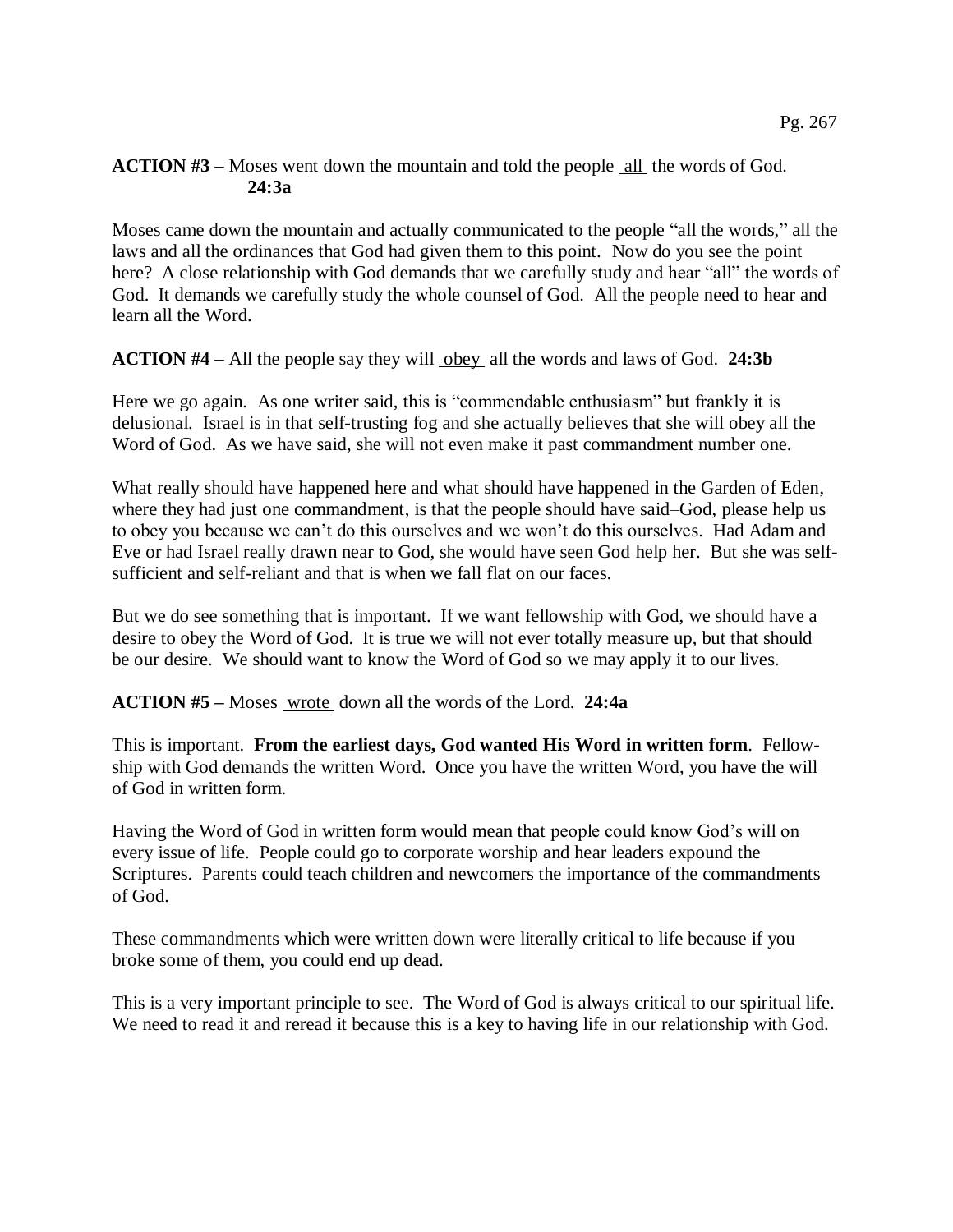### Pg. 268

### **ACTION #6 –** Moses built an altar . **24:4b-8**

Now the purpose of this altar was to be a place to worship God. There were three elements to it:

Moses got up early in the morning and built an altar at the foot or base of Mt. Sinai, and the altar featured twelve pillars; one that represented each of the twelve tribes of Israel.

At this altar there were three key elements:

### **Element #1 -** There were offerings and sacrifices . **24:5**

Now these sacrifices were extremely important because they illustrated the fact that in order for the people to have a peaceful relationship with God, something must die as a substitute. So in order to have peace with God, some sacrificial substitute must die to make that happen. Young men were sent to offer those sacrifices, probably under the supervision of Moses and Aaron

#### **Element #2 -** There was blood . **24:6**

Now blood was poured in basins and was sprinkled on the altar **(24:6)**. It was also sprinkled on the people **(24:8)**. So any covenant connection that God would have with humans was based on this blood. Every Israelite would be forced to admit that the only way we have a relationship with God is by shed blood being applied to us and to the sacred things of God.

The writer of Hebrews would say without the shedding of blood, there is no forgiveness of sins (Heb. 9:22). Without the shedding of blood, there is no relationship with God.

The sprinkling of the blood would be a symbolic act that would represent that Israel was in a covenant relationship with God through a blood sacrifice.

This is how we get into a relationship with God, through blood sacrifice.

#### **Element #3 -** There was the <u>reading</u> and hearing of the Word of God. 24:7

Look at the emphasis in this context on reading, communicating and hearing the written Word of God (v. 3, 4, 7). If we keep in mind that this is a sacred worship scene, we certainly may see the importance of the Word of God.

Places of worship that are true Biblical places of worship will have, as its primary emphasis, a focus on the written Word of God.

**ACTION #7 –** Moses and the others ascend to meet with God. **24:9-11**

The worship service was over at the base of the mountain and now 74 men went up Mt. Sinai to have a covenant meal with God. Moses and His colleagues, who had heard the voice of God, were now going to see a visible display of the presence of God.